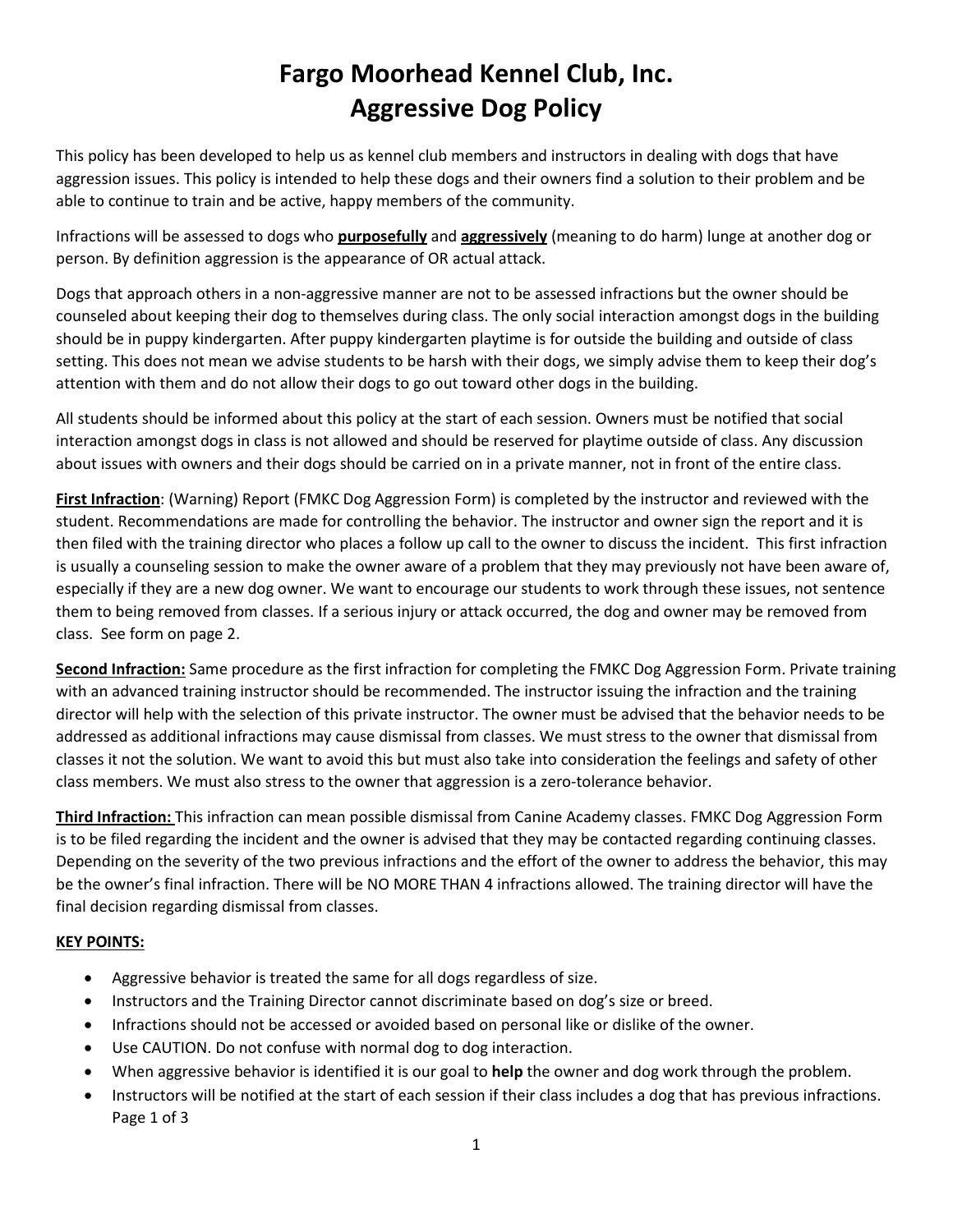## **Fargo Moorhead Kennel Club, Inc. Aggressive Dog Policy**

#### **FMKC DOG AGGRESSION FORM**

If an FMKC Instructor becomes aware of any significant act of dog aggression that takes place in association with their class, the FMKC Instructor must investigate the incident and complete this form. The FMKC Instructor must submit this form to the Training Director and/or the Board of Directors within 72 hours of the incident.

Any dog that, in the opinion of the FMKC Instructor, attacks a person or a dog, resulting in an injury or not resulting in an injury, and is believed by that FMKC Instructor to present a hazard to persons or other dogs, shall be asked to leave class. When the dog is asked to leave by the FMKC Instructor pursuant to this section, a report shall be filed with the Training Director and the Board of Directors. The dog may not again be in any FMKC classes.

If you have any questions about this form or about the procedure, contact the FMKC Board of Directors President,

Date:

Class: \_\_\_\_\_\_\_\_\_\_\_\_\_\_\_\_\_\_\_

Dog's Name: \_\_\_\_\_\_\_\_\_\_\_\_\_

Breed: \_\_\_\_\_\_\_\_\_\_\_\_\_\_\_\_\_\_\_

Provide a description of the incident, attached more detailed information, dog owner statement, any witness statement or other documentation (if dog owner is unable to be interviewed please explain why:

Was there an attack by the dog?

- 1. Was there an injury to a dog or person? If there was an injury, the FMKC Instructor must request vaccination records for the dog. Failure to provide records could be conduct for immediate removal from classes.
- 2. Do you feel that this dog presents a hazard to dog or person? If the answer to 1 and 2 are YES and the answer to 3 is NO, please provide a detailed explanation of why the FMKC Instructor felt the dog was not a hazard.
- 3. Was dog excused from class?
- 4. Did you inform owner of the FMKC Instructor's decision? \_\_\_\_\_\_\_\_\_\_\_\_

Dog Owners Name: \_\_\_\_\_\_\_\_\_\_\_\_\_\_\_\_\_\_\_\_\_\_\_\_\_\_\_\_\_\_\_\_\_\_\_\_\_

Phone: \_\_\_\_\_\_\_\_\_\_\_\_\_\_\_\_\_\_\_\_\_\_\_\_\_\_\_\_ Dog Owners Address: \_\_\_\_\_\_\_\_\_\_\_\_\_\_\_\_\_\_\_\_\_\_\_\_\_\_\_\_\_\_\_\_\_\_\_\_\_\_\_\_\_\_\_\_\_\_\_\_\_\_\_\_\_\_\_\_\_\_ Email Address of Dog Owner: \_\_\_\_\_\_\_\_\_\_\_\_\_\_\_\_\_\_\_\_\_\_\_\_\_\_\_\_\_\_\_\_\_\_\_\_\_\_\_\_\_\_\_\_\_\_\_\_\_\_\_\_

Page 2 of 3